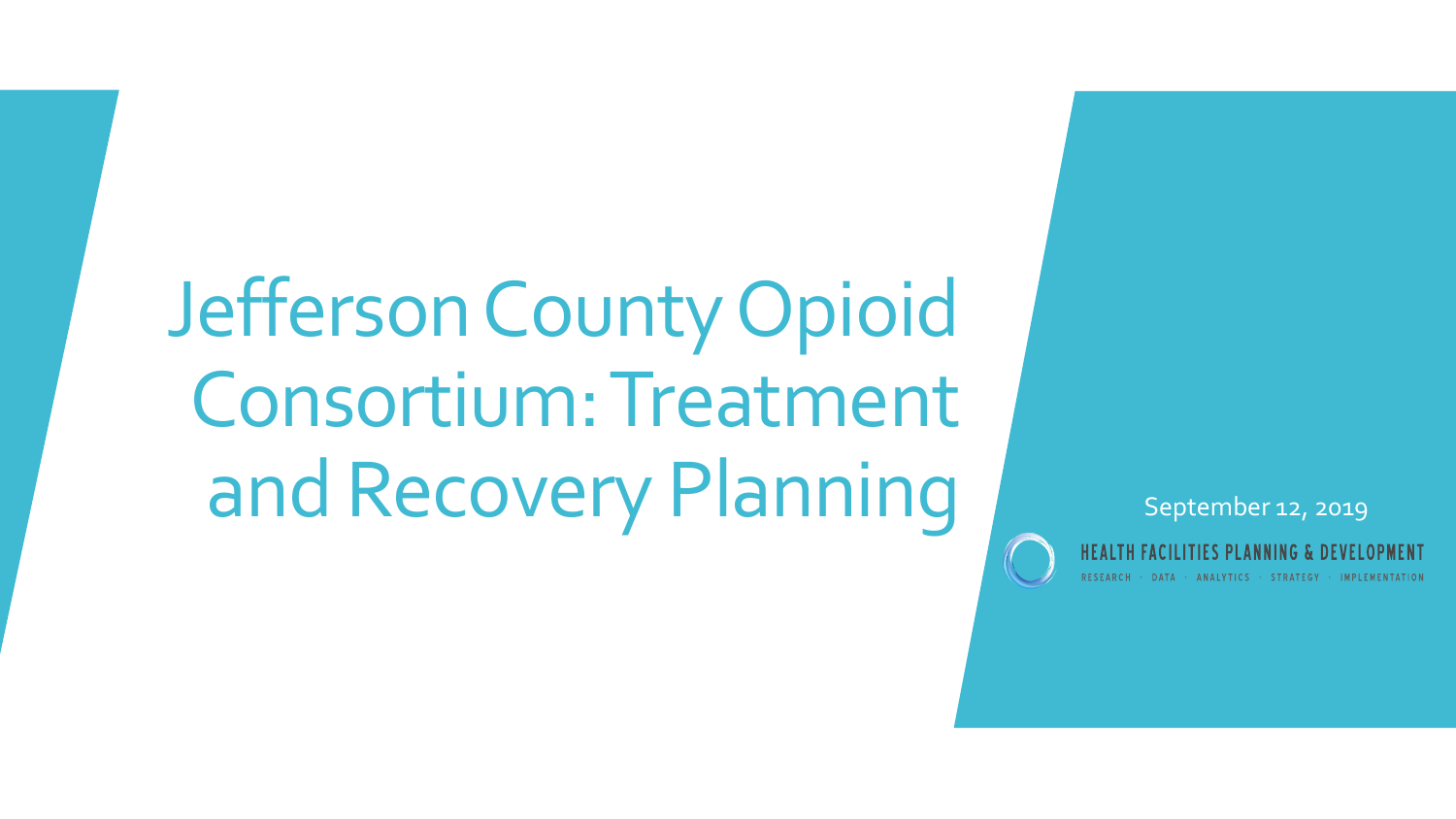# Today

- 1. Review data received to date. Understand remaining needs.
- 2. Discussion on priority patient needs and licensure options.
- 3. Discussion on upcoming Capital Grants
- 4. High level overview of upcoming Needs Assessment and Strategic plan requirements and processes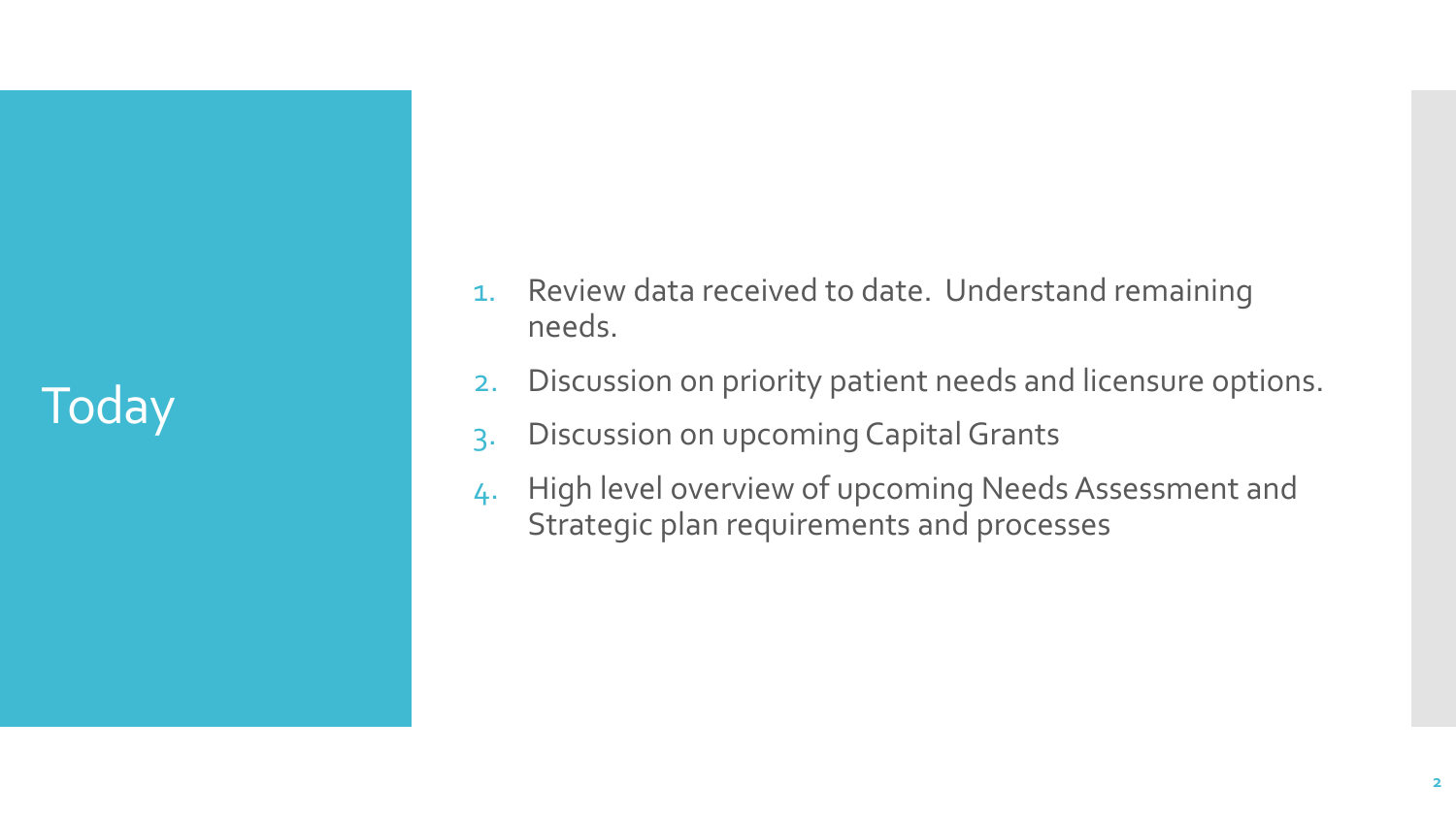# A first look at the data… still as many questions as answers

Data Sources:

- **Ender Secon Healthcare**
- **Discovery Behavioral Healthcare**
- **E** Jefferson County **Sheriff**
- Port Townsend Police Department
- **Ending Section** County Jail
- East Jefferson Fire Rescue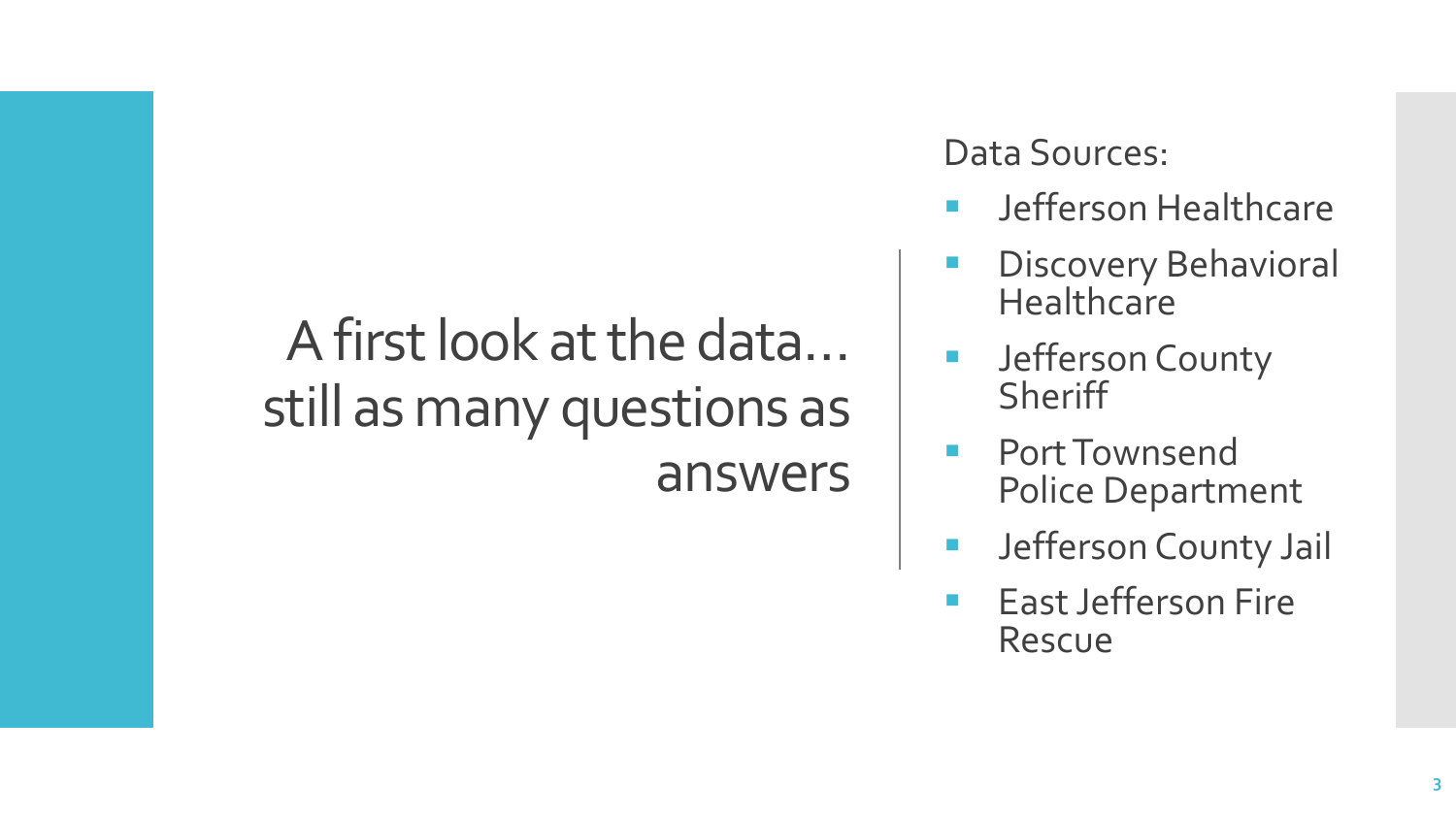

Jefferson Healthcare has averaged almost 600 ED visits annually related to a behavioral health need. Volumes are up about 35% since 2016. Approximately 60% are from Port Townsend and another 19% are non-residents.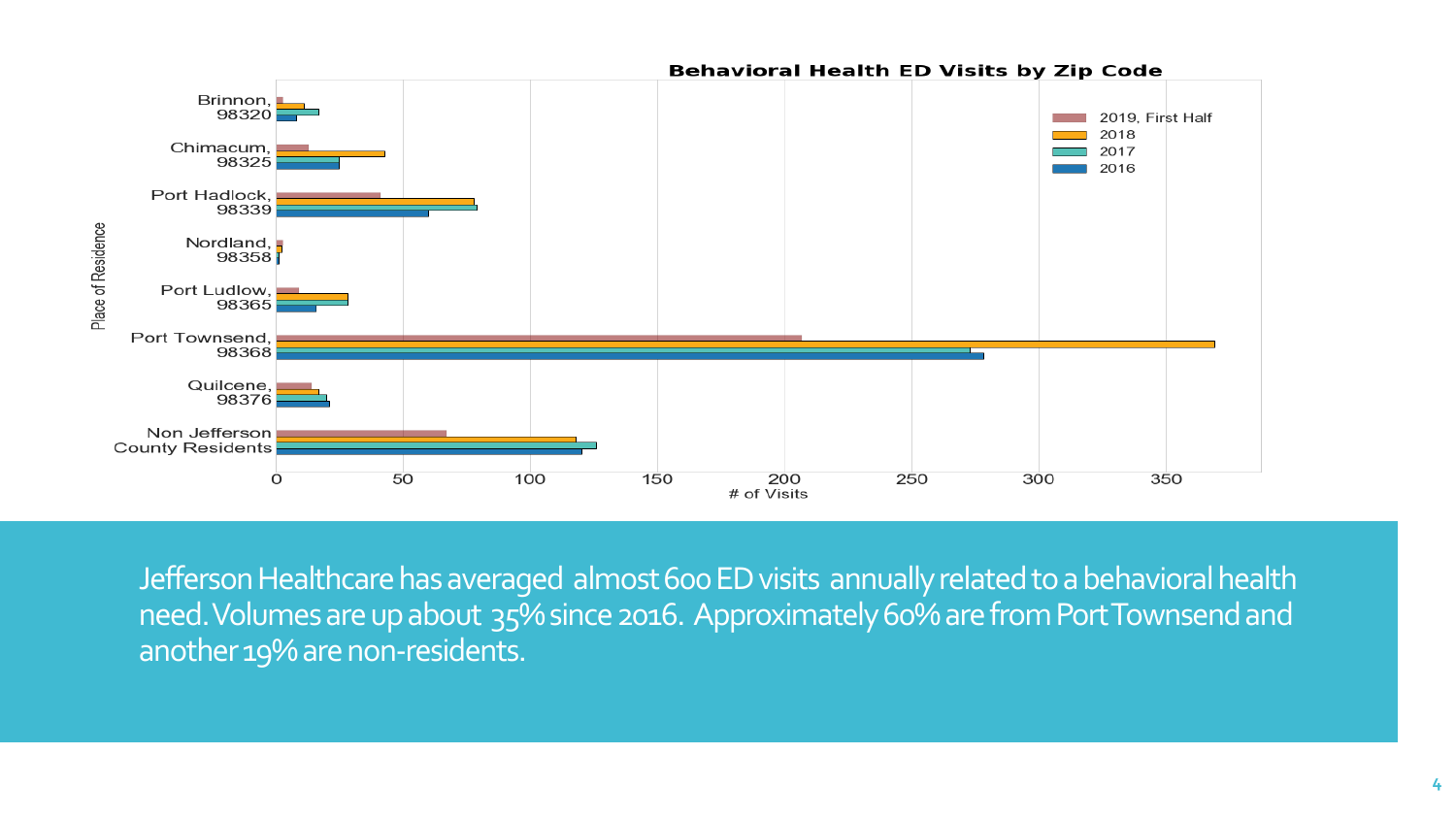Nearly 15% of **Jefferson** Healthcare's BH ED visits are for patients over 60. More than 40% are to individuals age 20 - 39. Medicaid is the single largest payer.



41.29%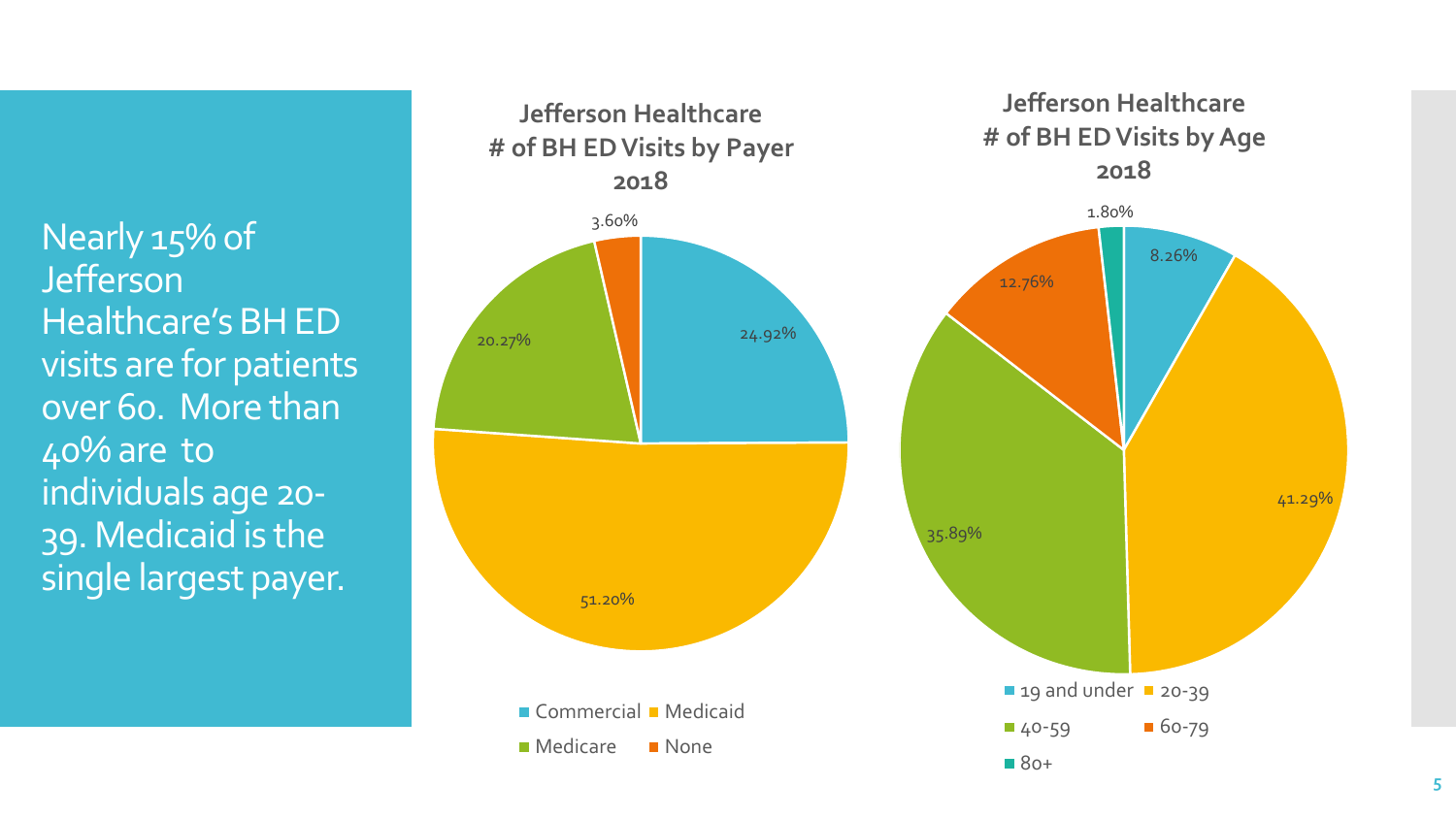The majority of BH ED patients at Jefferson Healthcare are discharged "home".

Only 37% of discharges contained additional comments; of those, the majority (76%) were also identified home as the disposition – with Kitsap AIU and In Custody making up another 44% of discharges.

Additional analysis is needed on the discharge disposition, and we need to understand the overlap between JH and other agencies in the County.

| <b>Discharge</b><br><b>Disposition</b>   | # of Visits    | %      |
|------------------------------------------|----------------|--------|
| Home                                     | 1,825          | 86.04% |
| Psych                                    | 145            | 6.84%  |
| Court/Law                                | 83             | 3.91%  |
| <b>Short Term</b>                        | 21             | 0.99%  |
| Left Against<br><b>Advice</b><br>Another | 18             | 0.85%  |
| Institution                              | 9              | 0.42%  |
| Rehab                                    | 7              | 0.33%  |
| Left w/o Being<br> Seen                  | 5              | 0.24%  |
| Home-Health                              | 4              | 0.19%  |
| <b>SNF</b>                               | $\overline{3}$ | 0.14%  |
| <b>ICF</b>                               | $\mathbf{1}$   | 0.05%  |

#### **Jefferson Healthcare Behavioral Health Visits Discharge Disposition 2016-YTD 2019**

| <b>Discharge</b><br><b>Comments</b> | # of Visits    | %             |
|-------------------------------------|----------------|---------------|
| Unavailable                         | 1,342          | 63.30%        |
| Home                                | 595            | 28.10%        |
| Kitsap AIU                          | 44             | 2.10%         |
| In Custody                          | 42             | 2.00%         |
| Fairfax                             | 18             | 0.80%         |
|                                     |                |               |
| <b>Smokey Point</b>                 | $\overline{2}$ | $0.10\%$      |
| Skagit                              | 8              | $0.40\%$      |
| Other                               | 70             | <u>3</u> .30% |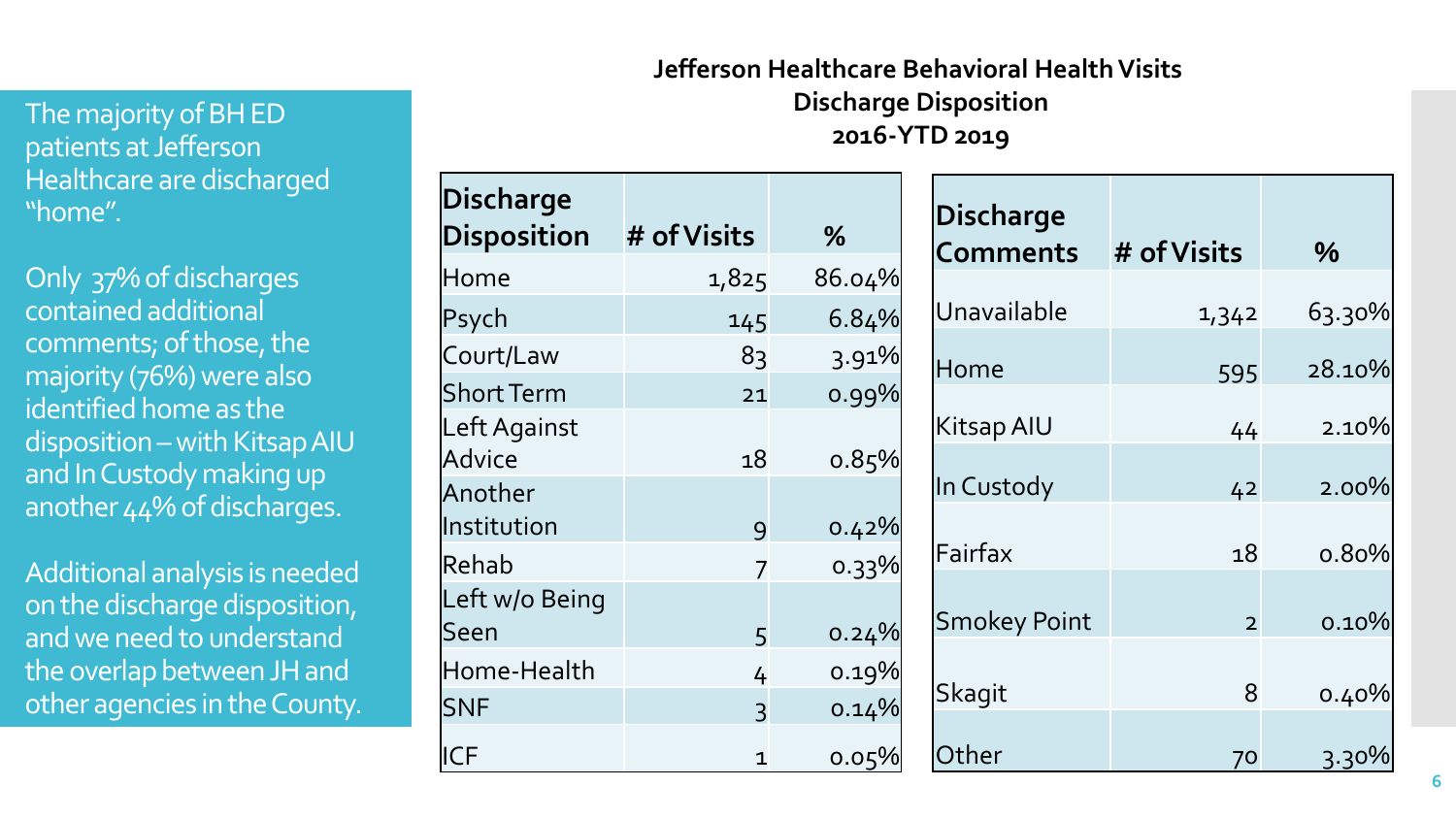**Discovery Behavioral Healthcare**

**ITA Investigations – Jefferson County**  $2017$ 

Discovery Behavioral Healthcare has experienced fewer ITA investigations over time, but a basically flat number of clients detained over the past several years. About one person per week.

| ---,                     |              |               |                 |                  |                |              |
|--------------------------|--------------|---------------|-----------------|------------------|----------------|--------------|
|                          | Jail         | <b>Office</b> | <b>Hospital</b> | Client's<br>Home | Other          | <b>Total</b> |
| <b>Not</b><br>Detained   | 34           | 20            | 167             | $\mathbf{1}$     | $\overline{2}$ | 224          |
| Detained                 | $\mathbf{1}$ | $\mathsf O$   | 49              | $\mathsf O$      | $\mathsf{O}$   | 50           |
|                          |              |               |                 |                  |                | 274          |
| 2018                     |              |               |                 |                  |                |              |
|                          | Jail         | <b>Office</b> | Hospital        | Client's<br>Home | Other          | <b>Total</b> |
| <b>Not</b><br>Detained   | 13           | 5             | 72              | $\mathsf O$      | $\mathsf{O}$   | 90           |
| Detained                 | $\mathbf{1}$ | $\mathbf{1}$  | 45              | $\mathsf{O}$     | $\mathsf{O}$   | 47           |
|                          |              |               |                 |                  |                | 137          |
| 2019 / January - Present |              |               |                 |                  |                |              |
|                          | Jail         | <b>Office</b> | Hospital        | Client's<br>Home | Other          | <b>Total</b> |
| <b>Not</b><br>Detained   | $\mathsf O$  | $\mathsf O$   | 59              | $\mathsf O$      | $\mathbf 0$    | 59           |
| Detained                 | $\mathsf{O}$ | $\mathsf O$   | 27              | $\mathsf O$      | $\overline{O}$ | 27           |
|                          |              |               |                 |                  |                | 86           |

**7**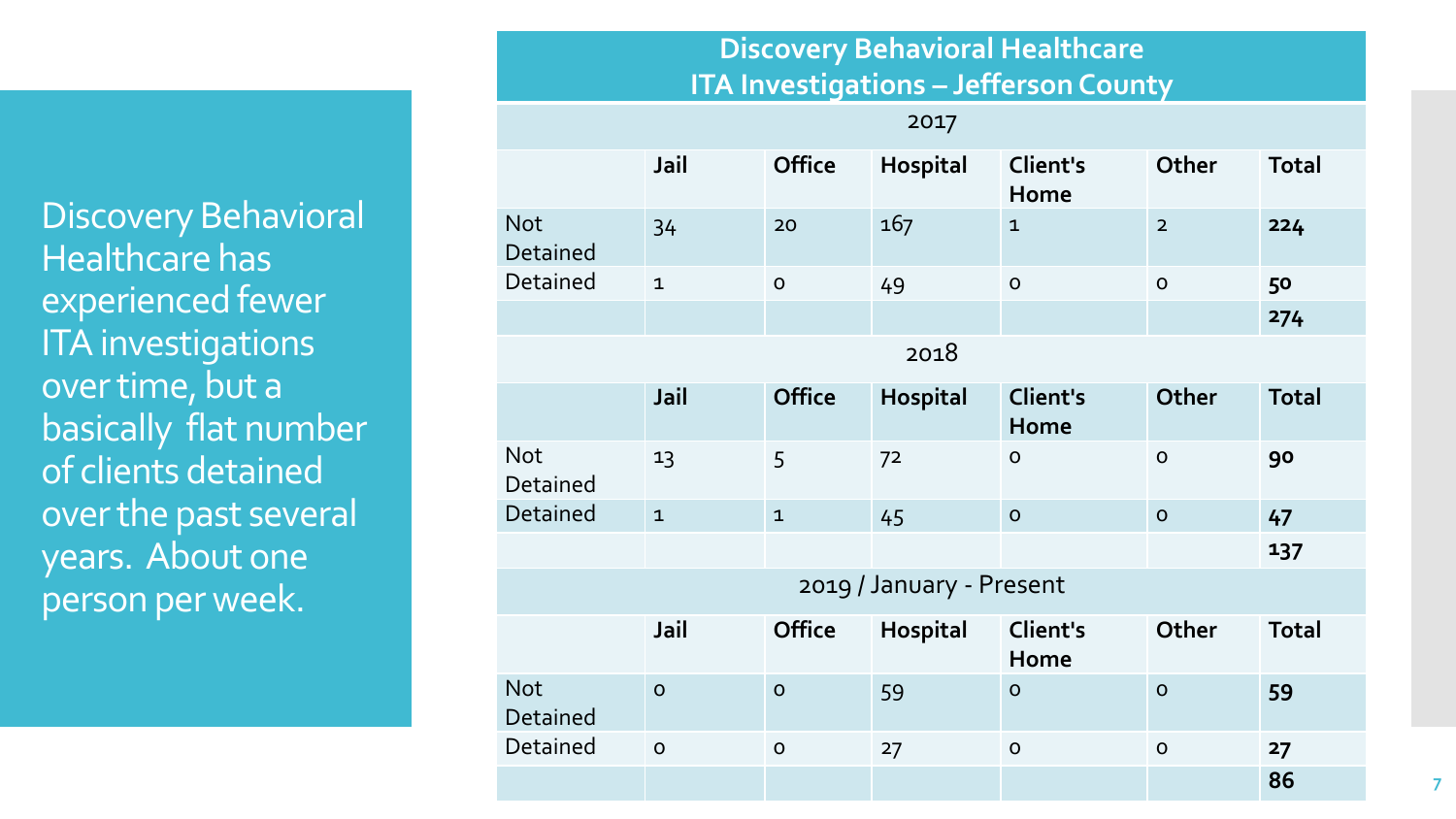For comparison, 2014 data on detentions from the State's database is consistent with DBH – just under 50 (1 per week) in Jefferson County.

2014 data also provides insight into the potential # of investigations that may lead to voluntary services (about 30% or about 40 in 2018 when applied to total DBH investigations).

### **Washington State Institute for Public Policy**

## **ITA Investigation Outcomes by Court Jurisdiction & County, 2014**

| Court<br>Jurisdiction | County of<br>Investigation | <b>Total</b><br>Investigations Detention |     | Inpatient   Referred for<br>voluntary<br>services | <b>Not</b><br>detained<br>or<br>referred | <b>LRA</b>     |
|-----------------------|----------------------------|------------------------------------------|-----|---------------------------------------------------|------------------------------------------|----------------|
| Peninsula             |                            | 1,468                                    | 455 | 703                                               | 198                                      | 112            |
|                       | Kitsap                     | 978                                      | 307 | 491                                               | 78                                       | 102            |
|                       | Clallam                    | 346                                      | 100 | 170                                               | 68                                       | 8              |
|                       | Jefferson                  | 144                                      | 48  | 4 <sup>2</sup>                                    | 52                                       | $\overline{2}$ |

*Source: Washington State Division of Behavioral Health and Recovery (DBHR) Service Encounter Reporting Database.*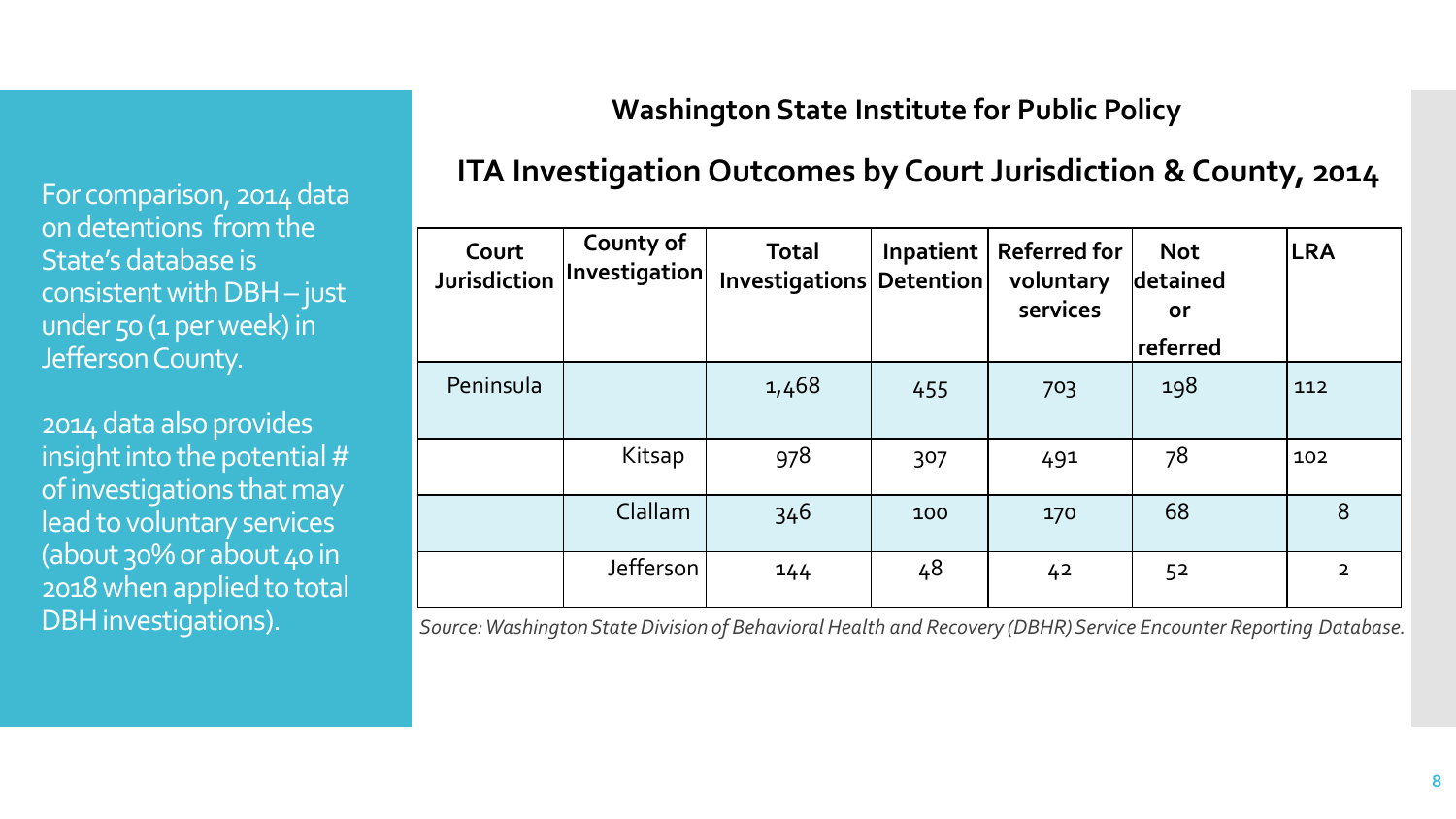Discovery Behavioral Healthcare is expected to provide crisis services to over 600 clients in 2019 – less than 30% will be for ITA investigation.

**Discovery Behavioral Healthcare**

**Total Crisis Services (Includes ITA)**

**Includes all crisis encounters – including ITA, crisis phone line, existing outpatients experiencing a crisis, etc.**

**Estimated 80% of clients are from Jefferson County.**

**2017:**

- Unduplicated Client count = 613 (includes 274 ITA investigations)
- Service count = 3118

### **2018:**

- Unduplicated Client count = 568 (includes 137 ITA)
- Service count = 2596

### **2019:**

- Unduplicated Client count = 306 (includes 86 ITA)
- Service count = 1289 (This covers January June of 2019)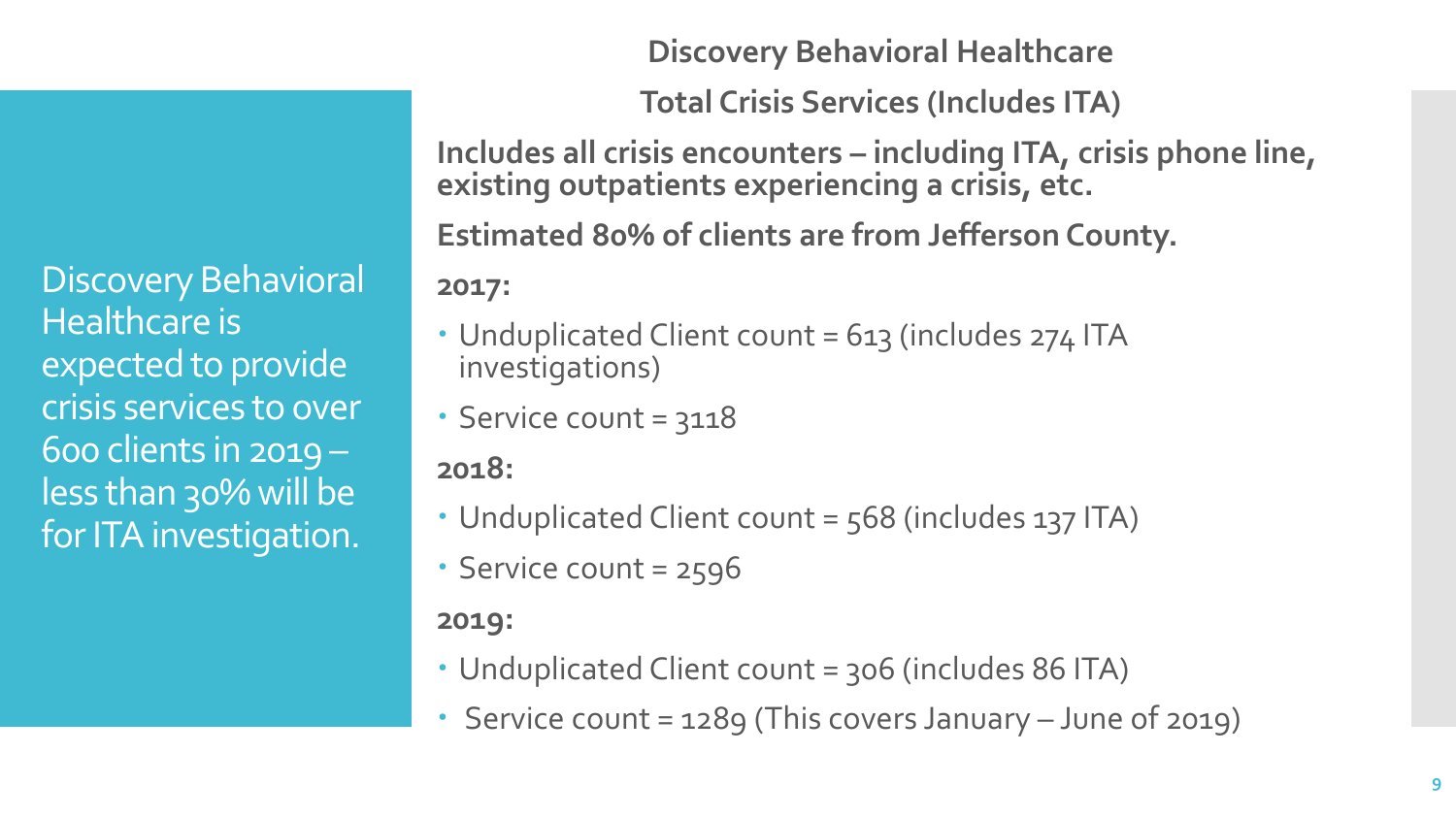**Jefferson County Jail Intake Screenings Jan-Aug 2019**

- 391: reported substance abuse problem
- 134: reported mental health issues
- 22: evaluated by DMPH/DCR
- 22: reported suicidal thoughts
- 284: booked on drug/alcohol charges
- 48: MAT inductions Feb-Aug 2019
- 892: total bookings for Jan-Aug 2019

Jefferson County Jail Statistics point out severe impact of alcohol and drug use with over 75% of BH related bookings involving inmates with substance abuse problems and/or drug/alcohol charges.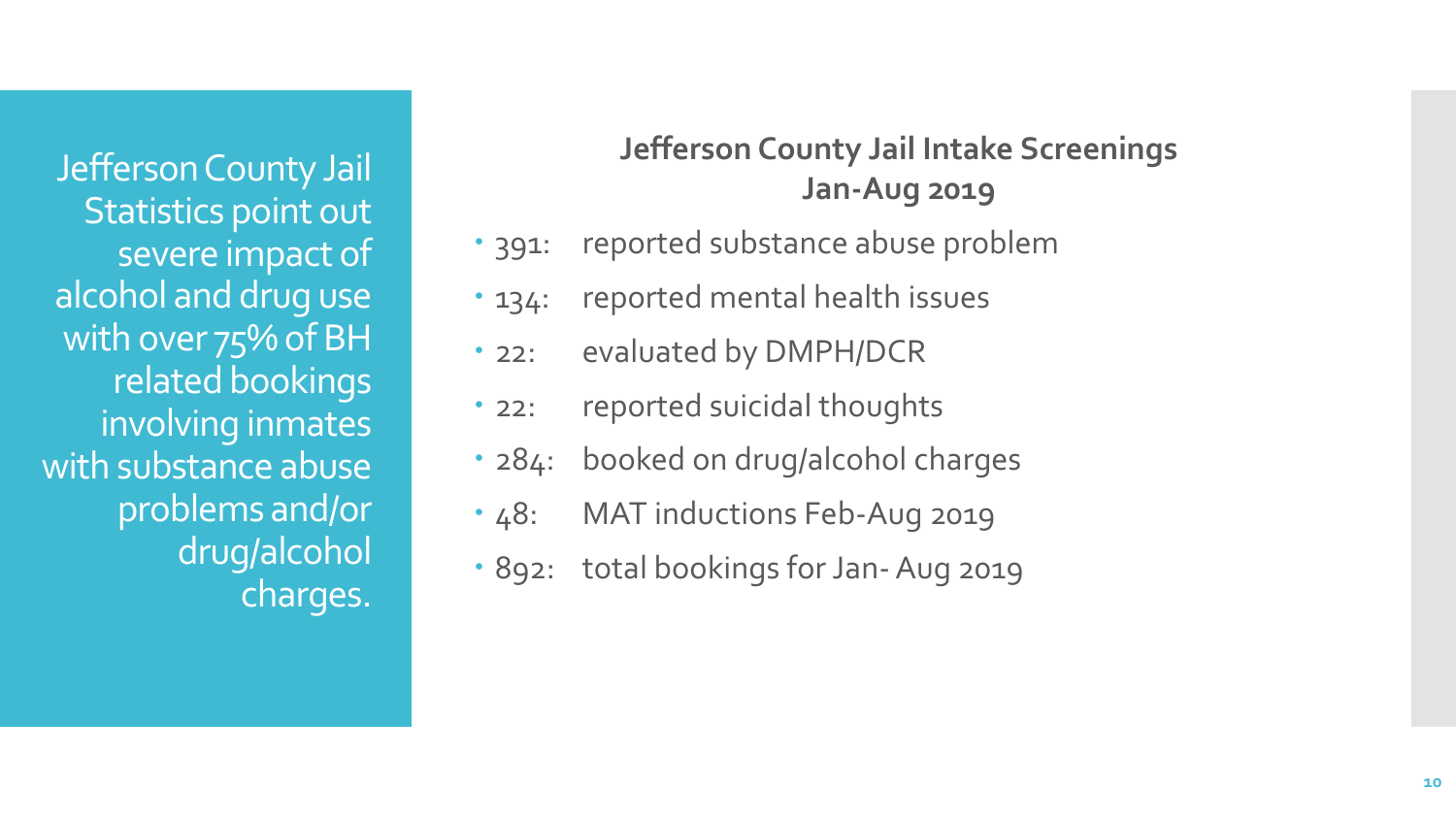Jefferson County Sheriff's Office 2019 annualized volume of calls related to BH incidents is up about 20% over 2018.

## **Jefferson County Sheriff's Office2019 Incidents 2018 Incidents (through 9/8/19)** 354 44 397 290 200 309 **44 55 55 Mental Health** Drugs/Narcotics **Related Incidents Related Incidents Related Incidents Related Incidents 8/1/19-9/9/19**

Mental Health Related Incidents: 32 Alcohol Related Incidents: 21 Drugs/Narcotics Related Incidents: 26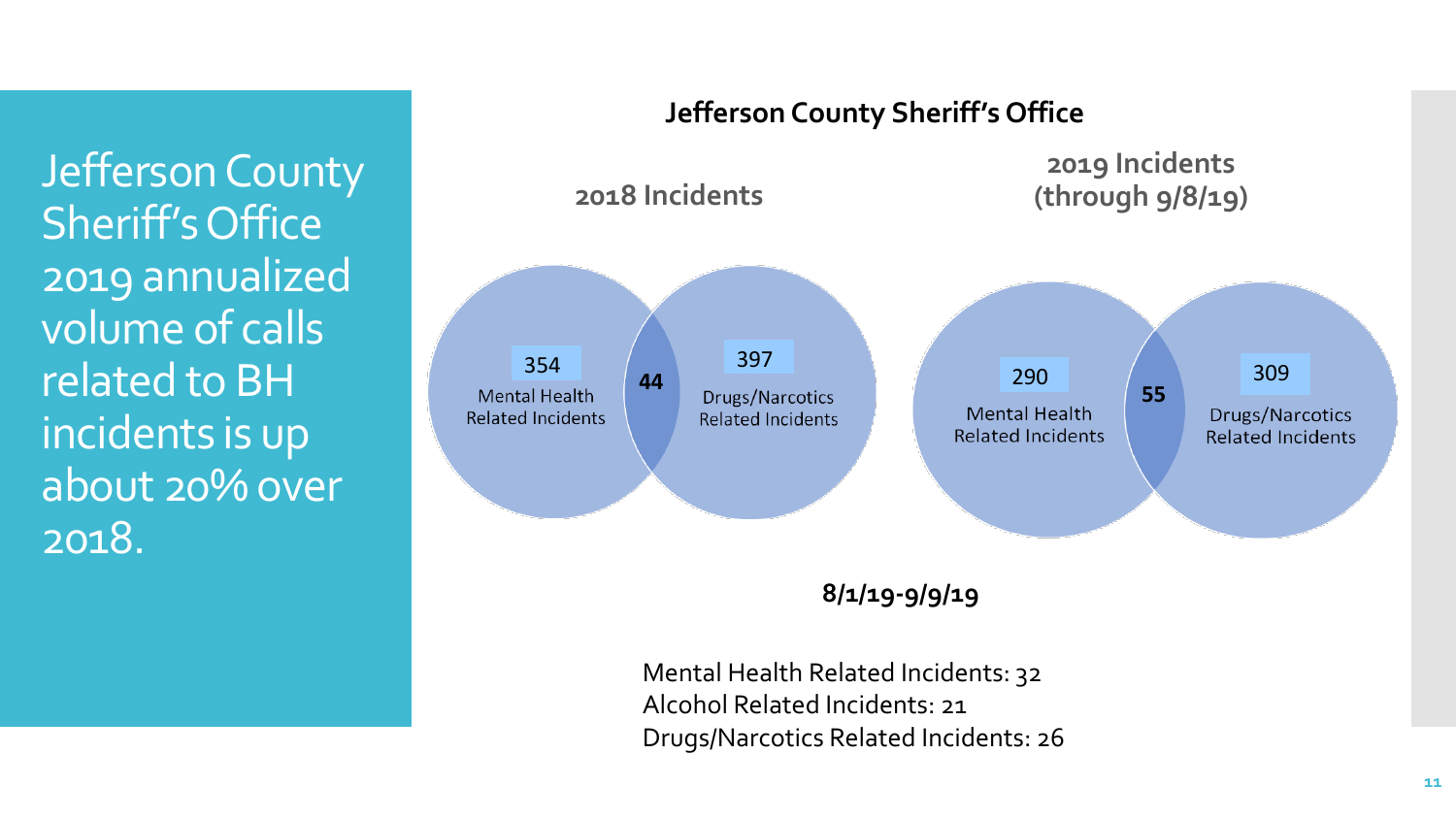## **Jefferson County Sheriff's Office Definitions**

#### **Mental Health RelatedIncidents:**

- Incidents with MH (Mental Health Related) Disposition Code
- Incidents/cases with RAD (Rage Aggression Delirium), RAD STANDBY, SUIC (Suicide Attempts/Threats), Suicide Investigation, or ITA (Involuntary TreatmentAct) IncidentType
- Incidents with narrative key words (ITA, mental, crisis, evaluation, irrational, and behavior) that are relevant to a 'Mental Health Related' classification

### **Drugs/Narcotics Related Incidents:**

- Incidents with V (Drugs/Narcotics Involved) Disposition Code
- Incidents/cases with DRUG or Drug Investigation Incident Type
- Incidents with narrative key words (narcotics, drugs, stimulant, controlled substance, VUCSA, heroin, cocaine, meth, pills, and syringe) that are relevant to a 'Drugs/Narcotics Related' classification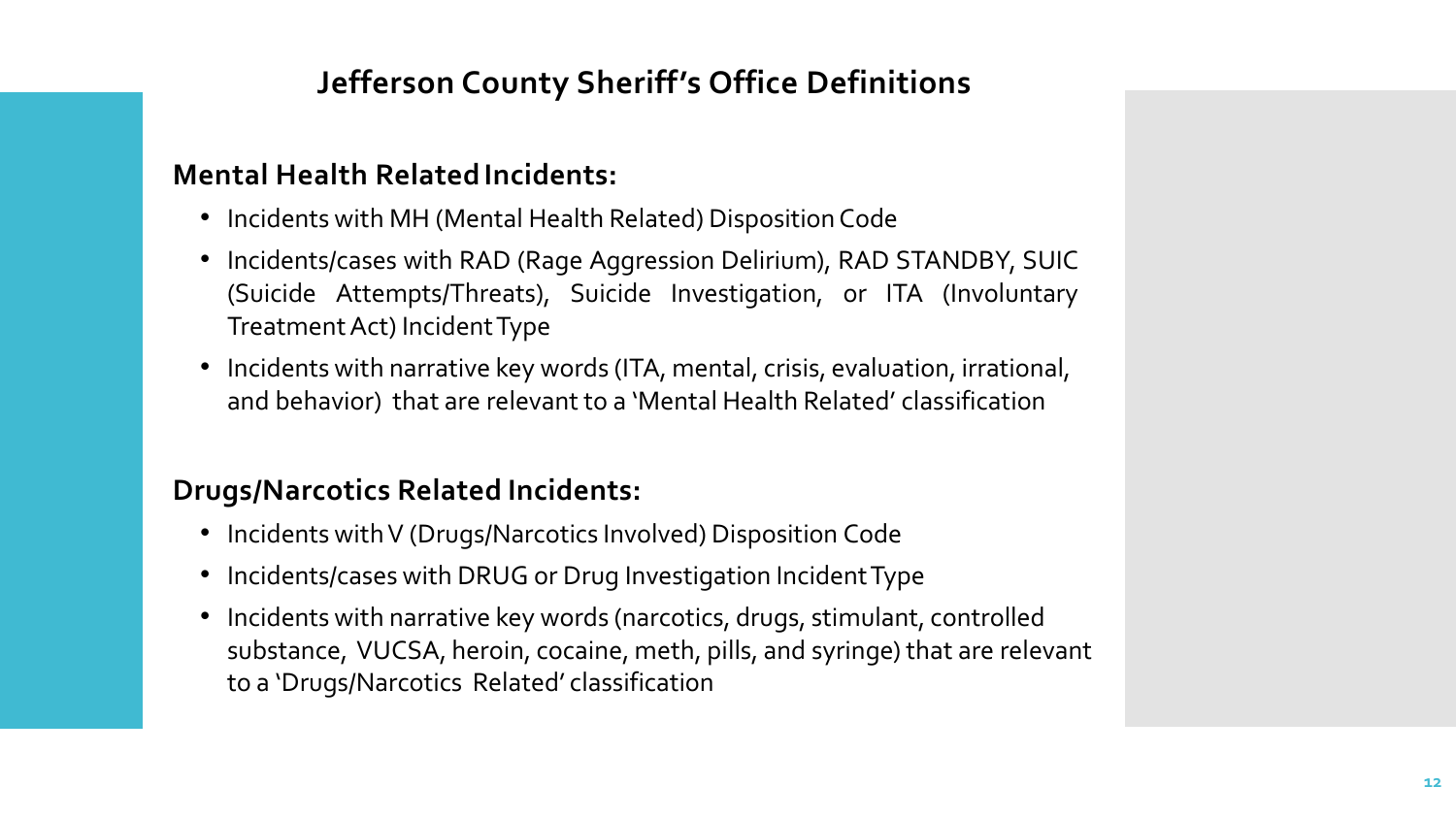#### **East Jefferson Fire Rescue Opioid Overdose and Behavioral Health Occurrences**

| <b>Total Behavioral Health Responses</b> |                  |  |  |
|------------------------------------------|------------------|--|--|
| Year                                     | <b>Responses</b> |  |  |
| 2017                                     | 151              |  |  |
| 2018                                     | 153              |  |  |
| 2019                                     | 100              |  |  |

| Incidents of Opioid Overdose with Nalaxone<br>Dosage/Administration |          |                |      |              |  |
|---------------------------------------------------------------------|----------|----------------|------|--------------|--|
| Zip Code                                                            | 2017     | 2018           | 2019 | <b>Total</b> |  |
| 98368                                                               | 5        | $\overline{5}$ | 8    | 18           |  |
| 98339                                                               | 3        | 5              | 1    |              |  |
| 98365                                                               | $\Omega$ | $\Omega$       | 1    |              |  |
| 98336                                                               | O        | O              | 1    |              |  |
|                                                                     | 8        | 10             |      | 29           |  |

Discharge Disposition for Opioid Overdose 2017-2018



**Airlift or Transfer to Harrison Medical** Center

East Jefferson Fire Rescue experiences approximately 150 behavioral health related calls per year.

A total of 29 calls in 2017- 2019 were specific to opioid overdose. 72% of those were transferred to Jefferson Healthcare; 21% to Harrison Medical Center.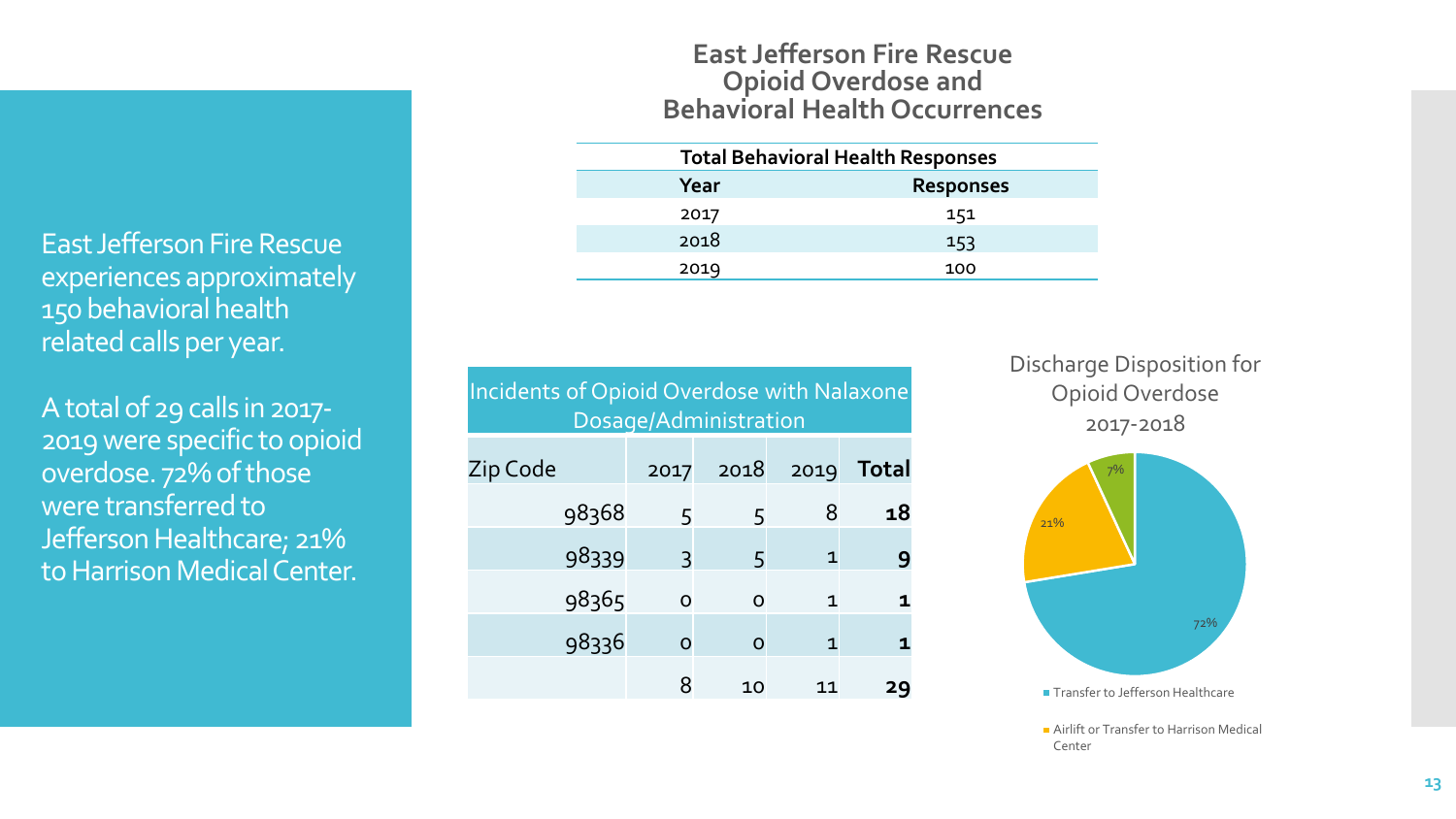| <b>Port Townsend Police Department</b><br><b>Behavioral Health Related Incidents</b><br>$(9/1/2018 - 8/31/2019)$ |                |  |  |
|------------------------------------------------------------------------------------------------------------------|----------------|--|--|
| <b>Incident Type</b>                                                                                             | # of Incidents |  |  |
| <b>Had Been Drinking</b>                                                                                         | 579            |  |  |
| Drugs                                                                                                            | 353            |  |  |
| <b>Mental Health</b>                                                                                             | 1,318          |  |  |
|                                                                                                                  | 2,250          |  |  |

One year of data from Port Townsend Police Department shows much higher percentage of mental health incidents as compared to Jefferson County Sheriff or Jail data.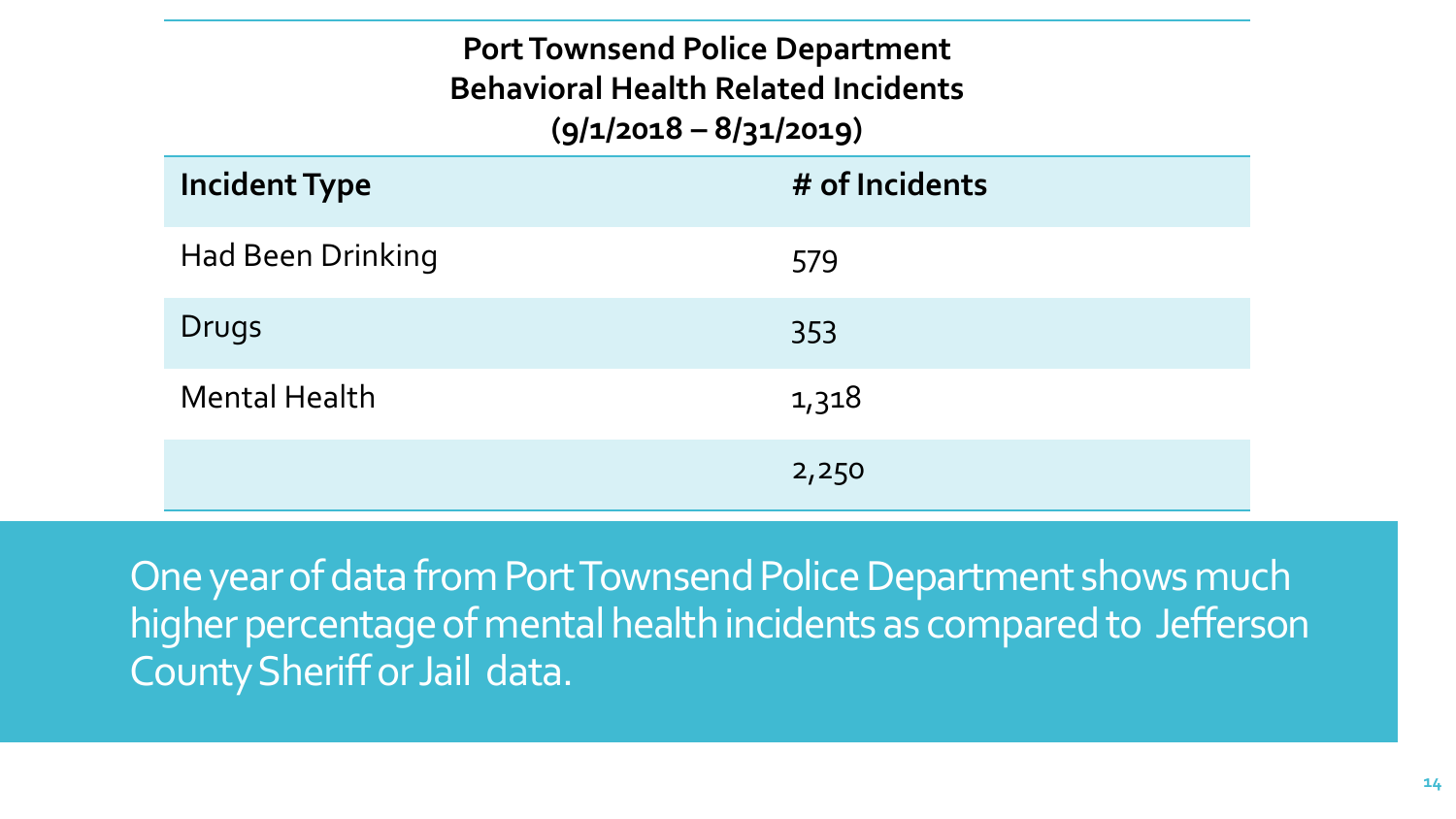## Discussion:

What is the data telling us?

What else do we need to understand?

## ▪ **Continue to refine data/ attempt to understand:**

- Unduplicated counts: How many individuals are "touching" all providers now
- **Demand for ITA vs. Voluntary**
- **Demand for Mental Health vs. SUD**
- Other?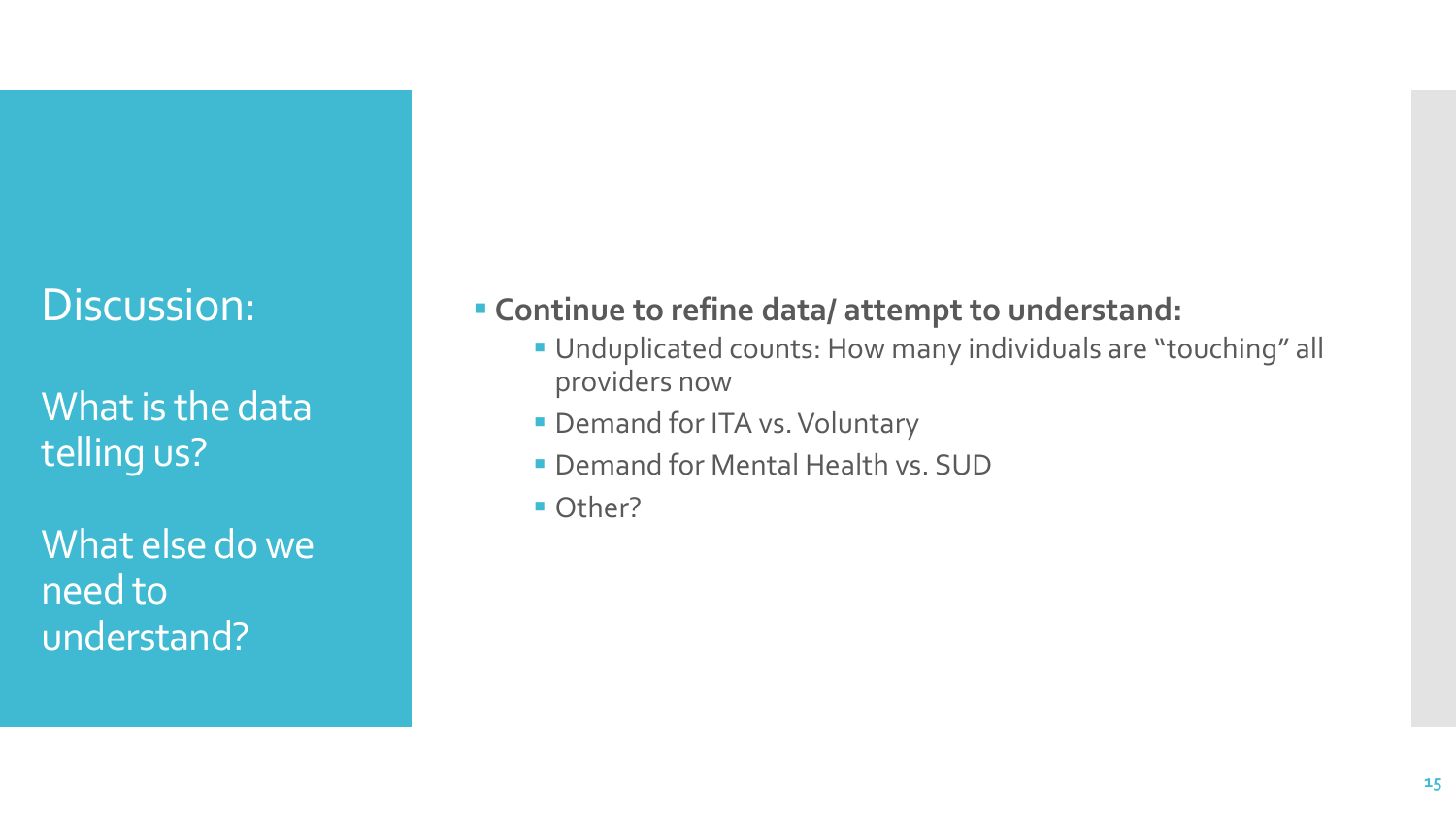HFPD recommends meeting with Department of Health for confirmation of Licensure Options

## ▪ **Priority patient populations:**

- **·** Involuntary vs. voluntary
- SUD, OUD, or MH
- Service/treatment needs: detox, inpatient mental health, short-term stabilization, emergency triage to high acuity setting
- Payor source
- **Expected length of stay**
- **Expected discharge/transfer/needed follow-up services**

## ▪ **Licensure options:**

- Crisis Stabilization Unit
- Triage
- **E** Secure Withdrawal Management and Stabilization
- **Withdrawal Management**
- **Evaluation & Treatment**
- **NOTE:**DOH engaged in rulemaking NOW; if we find "rural" flexibility is needed, this is the time to advocate.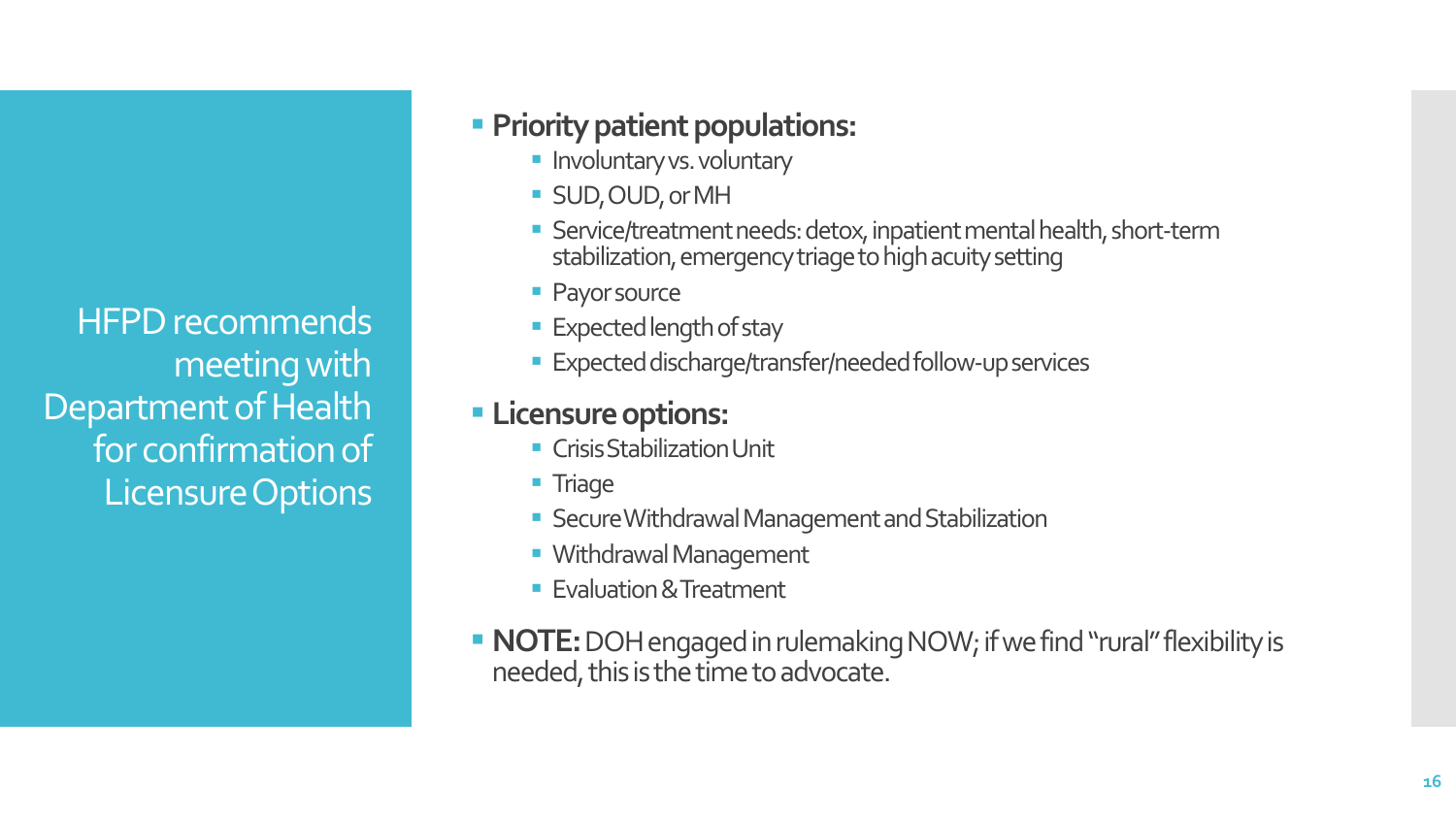Discussion: Department of **Commerce** Behavioral Health Facilities Grant Program

- **Only category available that "fits" with work of Consortium** is Secure Withdrawal Management and Stabilization Facility
- **Designed for Involuntary Detention for SUD/OUD**
- **Grant can fund up to \$2,000,000 in capital**
- **Due November 6, 2019**
- **Requires details on need, site, #of beds, design of facility,** total capital expenditures, other funding sources, status re: licensure and construction review.
- **Does it make sense? Should we pursue? Is it doable?**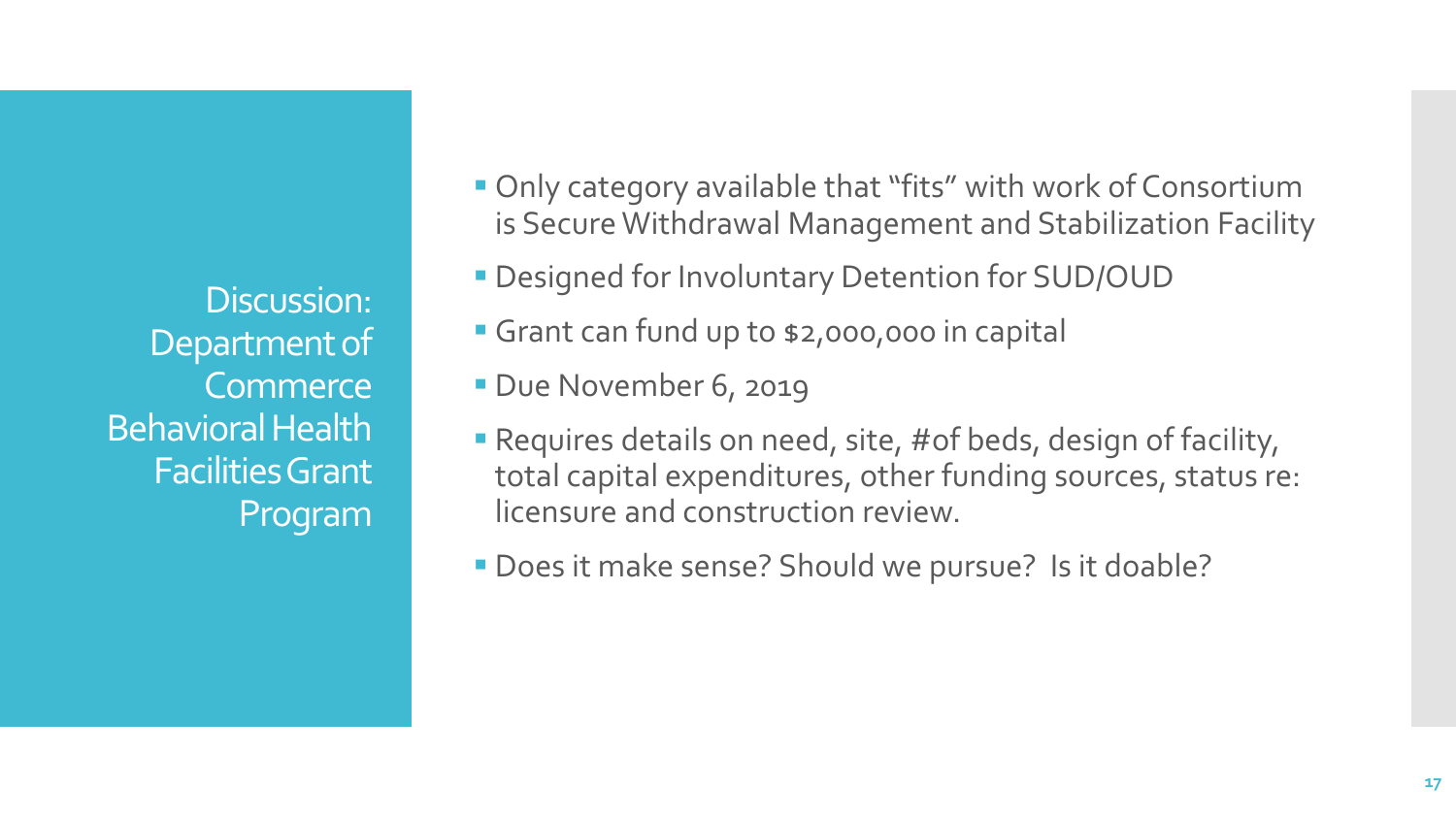HRSA Needs Assessment and Strategic Planning Requirements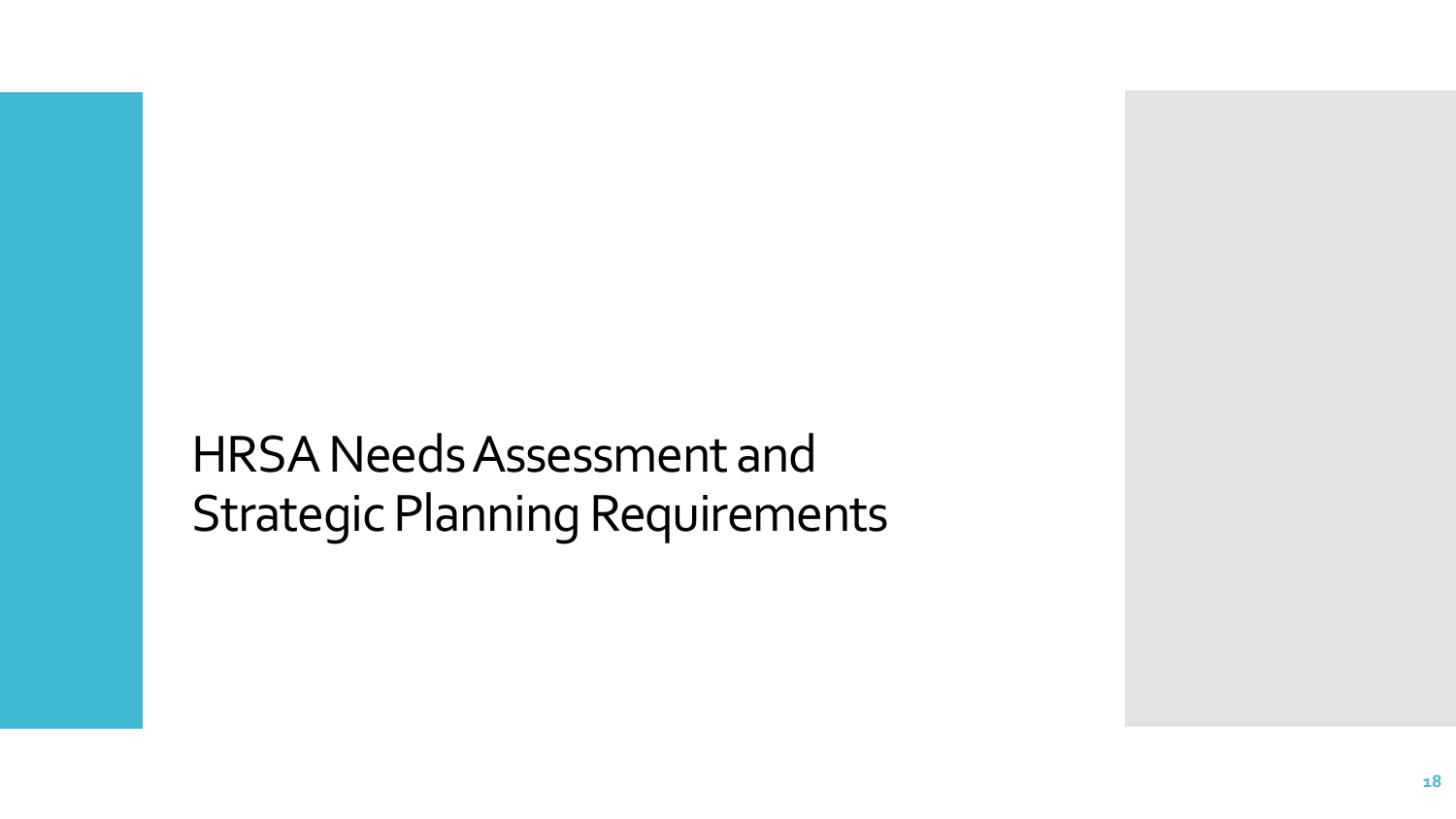Needs Assessment Process:

Should we consider undertaking with a workgroup and report back for input to larger task force?

Can we start with an on-line survey– is that easier for all?

Per grant, must be completed by December 1, 2019

**HFPD recommends longer meeting– say ½ day retreat in November. Is this possible?** 

## **Needs Assessment**

- Identify and analyze community needs and assets, prioritize needs, and then creating a plan to address significant unmet needs.
	- Identify community assets Community assets include **human, physical, informational, political, and existing service resources.**
- The needs assessment should include both quantitative population data and qualitative descriptive data.
	- Quantitative population data can establish a benchmark for the prevalence of, demand for, impact on, and gaps in services.
	- Qualitative descriptive data are based on personal experiences, opinions, and perceptions that can illustrate priorities and values; these data are typically gathered from interviews, focus groups, photovoice, or town hall meetings.
- Must include:
	- Opportunities and gaps in OUD prevention, treatment (including MAT), and/or recovery workforce, services, and access to care within the target rural service area
	- Existing federal, state, and local OUD resources that could be leveraged within the County

## **Key Questions to Address**

- By member, what is level of readiness to address this issue?
- What is the magnitude of the problem? Does it disproportionately impact certain groups or ages?
- Which areas are currently the County's greatest challenges and why?
- Which areas are the County's greatest strengths and why?
- What are workforce requirements?
- Are there challenges preventing the County from moving forward?
- How will we continue to track and update data?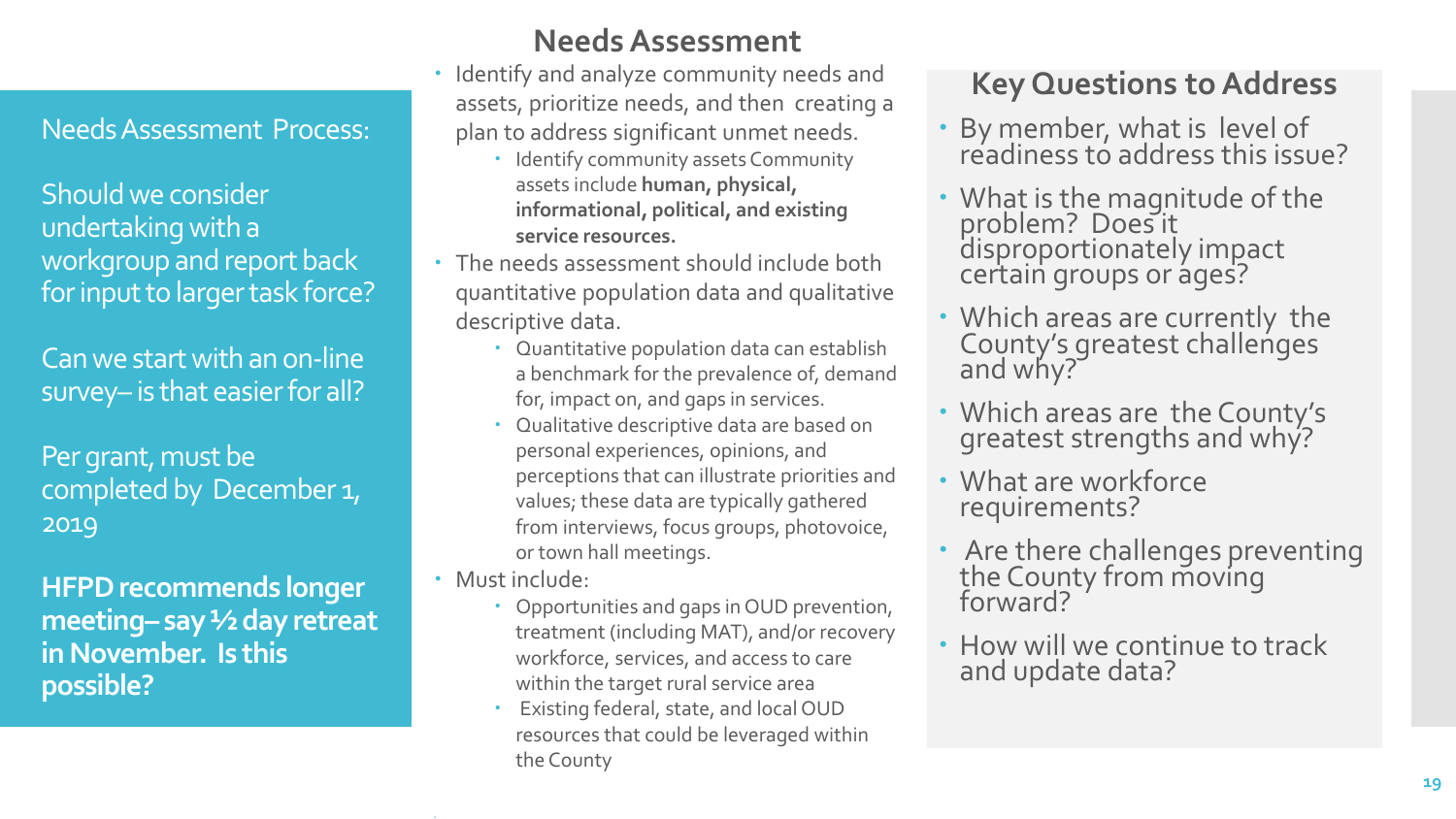# **Strategic** Plan

## **Strategic Plan is required to:**

- Address the gaps in OUD prevention, treatment (including MAT), and/or recovery services, as well as access to care identified in the analysis
- Incorporate evidence-based, promising, and innovative approaches proven to reduce the morbidity and mortality associated with opioid overdose in rural communities
- **Ensure affordability of and accessibility to services for target** populations
- Detail plans to leverage existing federal, state, and local OUD resources and to secure community support
- Provide specific strategies for implementing the identified evidencebased, promising, and innovative practices after the project year ends
- **Develop strategies to eliminate or reduce costs of treatment for** uninsured and underinsured patients